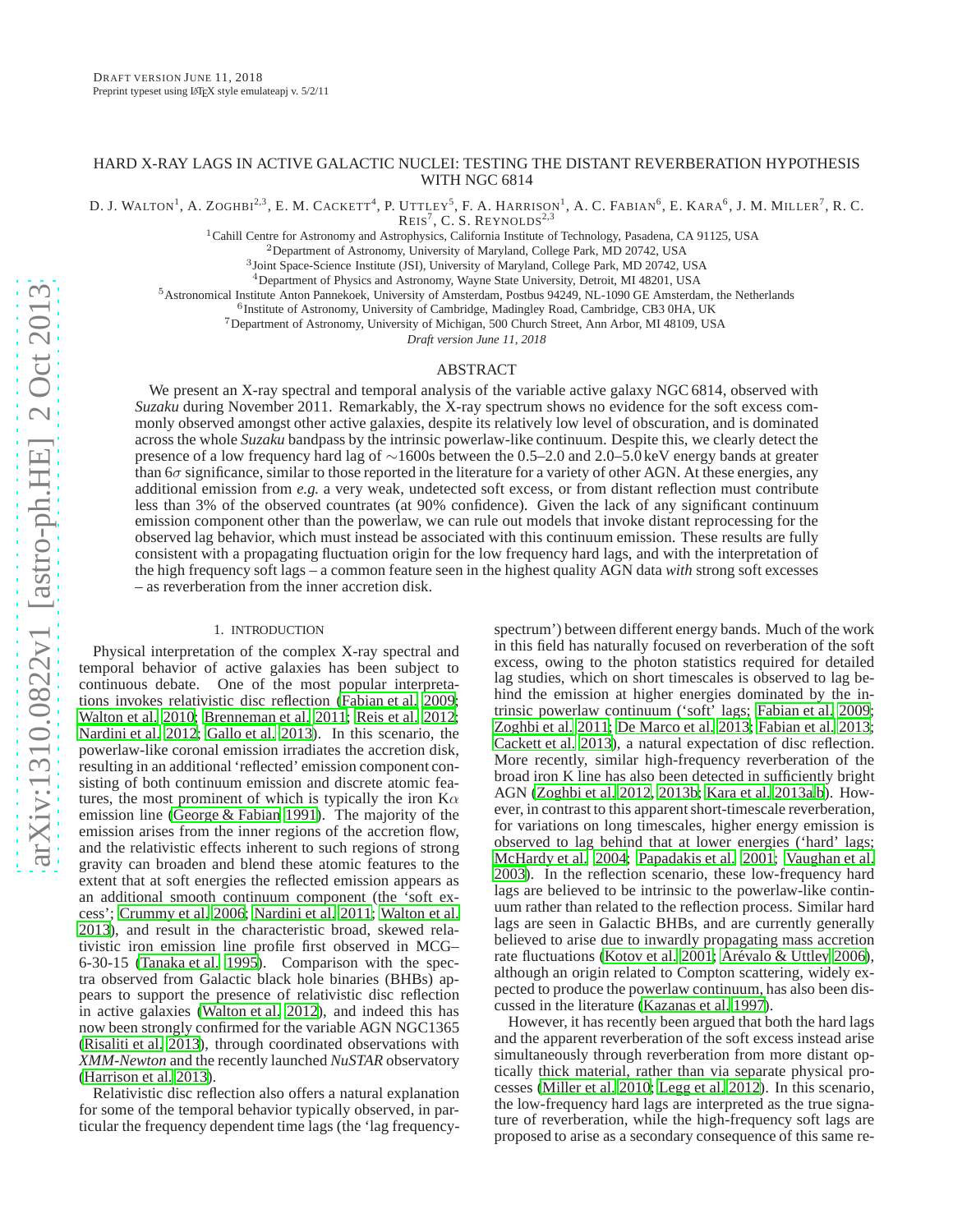$\mathbb{R}^3$ άo POWERLAW  $\mathbf 1$  $1.5$ POWERLAW + REFLIONX + GAUSSIAN  $\mathbf{1}$  $1.5$ Energy (keV)  $\frac{1}{1}$  10 ե<br>- $E$  [keV] ු $\theta$ hotons cm<sup>-2</sup> s<sup>-1</sup> keV<sup>-1</sup>)]  $10<sup>7</sup>$ 10<sup>'</sup>  $10^{-3}$  $0.01$ Energy (keV) ) )1

<span id="page-1-2"></span>FIG. 1.— *Left:* data/model ratios for a simple absorbed powerlaw, and a powerlaw with a distant reflector and a Gaussian emission line. *Right:* the relative contributions of the powerlaw (blue) and distant reflection (magenta), the latter indicating the upper limit obtained for the reflection in the marked 2–5 keV bandpass. XIS FI, BI and PIN data are shown in black, red and green, and the total model in cyan; spectra have been rebinned and the additional Gaussian omitted from display for visual clarity. The broadband spectrum is dominated by the intrinsic powerlaw continuum.

verberation process. This requires the reverberation transfer function – which determines how the hard band is observed to respond to variations in the soft band – to have a sharp functional form, resulting in oscillatory behavior in the lag frequency-spectrum at high frequencies ("phase wrapping"), which if strong enough (or the data sensitive enough) can additionally result in the apparent observation of soft lags at high frequencies. In this scenario strong non-zero structure should only be observed in lag spectra when comparing energy bands in which at least one contains a substantial contribution due to reprocessing by distant absorbing material. Such additional absorption/emission will naturally serve to distort the observed energy spectrum away from the intrinsic powerlaw-like AGN continuum. This interpretation for the lag behavior is designed to complement the absorption dominated solutions for the observed X-ray spectral complexities [\(Miller et al. 2009;](#page-4-26) [Turner et al. 2009\)](#page-4-27), although at the time of writing interpretations that self-consistently explain both the temporal and spectral behavior have not yet been presented.

Here, we present a new analysis of a recent *Suzaku* observation of the variable AGN NGC 6814 [\(Mukai et al. 2003\)](#page-4-28), in which we demonstrate that the hard lags are most likely intrinsic to the powerlaw-like continuum, rather than arising through reverberation from distant circumnuclear material.

## 2. DATA REDUCTION

*Suzaku* [\(Mitsuda et al. 2007\)](#page-4-29) observed NGC 6814 in November 2011 for ∼85 ks duration. Here, we are primarily interested in the data obtained with the XIS detectors [\(Koyama et al. 2007\)](#page-4-30). Following the *Suzaku* data reduction guide<sup>[1](#page-1-0)</sup>, we reprocessed the unfiltered event files for each of the XIS CCDs  $(XIS0, 1, 3)$  and editing modes  $(3x3, 5x5)$ operational using HEASOFT (v6.13), re-running the pipeline with the latest calibration database release (Nov 2012) and the standard screening criteria. Source products were taken from circular regions ∼200" in radius, and background estimated from regions free of any contaminating sources in the surrounding areas on the CCD. Spectra and lightcurves were

extracted from the cleaned event files with XSELECT, and responses were generated for each individual spectrum using the XISRESP script (with medium resolution). After confirming their consistency, the spectra and responses for the frontilluminated (FI) detectors (XIS0 and 3) were combined using ADDASCASPEC. Finally, we grouped the spectra to have a minimum signal-to-noise (S/N) of 5 per energy bin with SPECGROUP (part of the *XMM-Newton* SAS), to allow the use of  $\chi^2$  minimization during spectral fitting.

For the collimating HXD PIN detector [\(Takahashi et al.](#page-4-31) [2007\)](#page-4-31) we again reprocessed the unfiltered event files. Estimation of the background requires individual consideration of the non X-ray instrumental background (NXB; the dominant component) and the cosmic X-ray background (CXB). Although we initially considered the recommended 'tuned' NXB model provided by the *Suzaku* team, doing so resulted in a severe under-prediction of the cross-normalization between the XIS and PIN data for any reasonable model in this case, giving  $C_{\text{PIN/XIS}} \sim 0.5$  rather than the expected ~1.17 (the opposite effect a hard excess would give). Instead we used the earth-occulted data (earth elevation angle  $\lt -5^{\circ}$ ) as the NXB contribution, which gave much more sensible results with the standard cross-calibration. The PIN response matrix was downloaded for the relevant observing epoch<sup>[2](#page-1-1)</sup>. Spectral products were generated using the HXDPINXBPI script, which simulates the expected contribution from the CXB, and the source spectrum was re-binned to a minimum S/N of 3 per bin, lower than required in the XIS spectra owing to the much lower countrate, but still sufficient to allow the use of  $\chi^2$  minimization.

During this work, we consider the XIS data over the 0.5– 10.0 keV energy range, and the PIN data over the 15–50 keV energy range. The data from all the detectors are modeled simultaneously, with all parameters tied between the spectra, and we attempt to account for any cross-calibration uncertainties between the FI and BI XIS detectors by allowing a multiplicative constant to vary between them. This value is always

<span id="page-1-0"></span><sup>1</sup> http://heasarc.gsfc.nasa.gov/docs/suzaku/analysis/

<span id="page-1-1"></span><sup>2</sup> http://www.astro.isas.ac.jp/suzaku/analysis/hxd/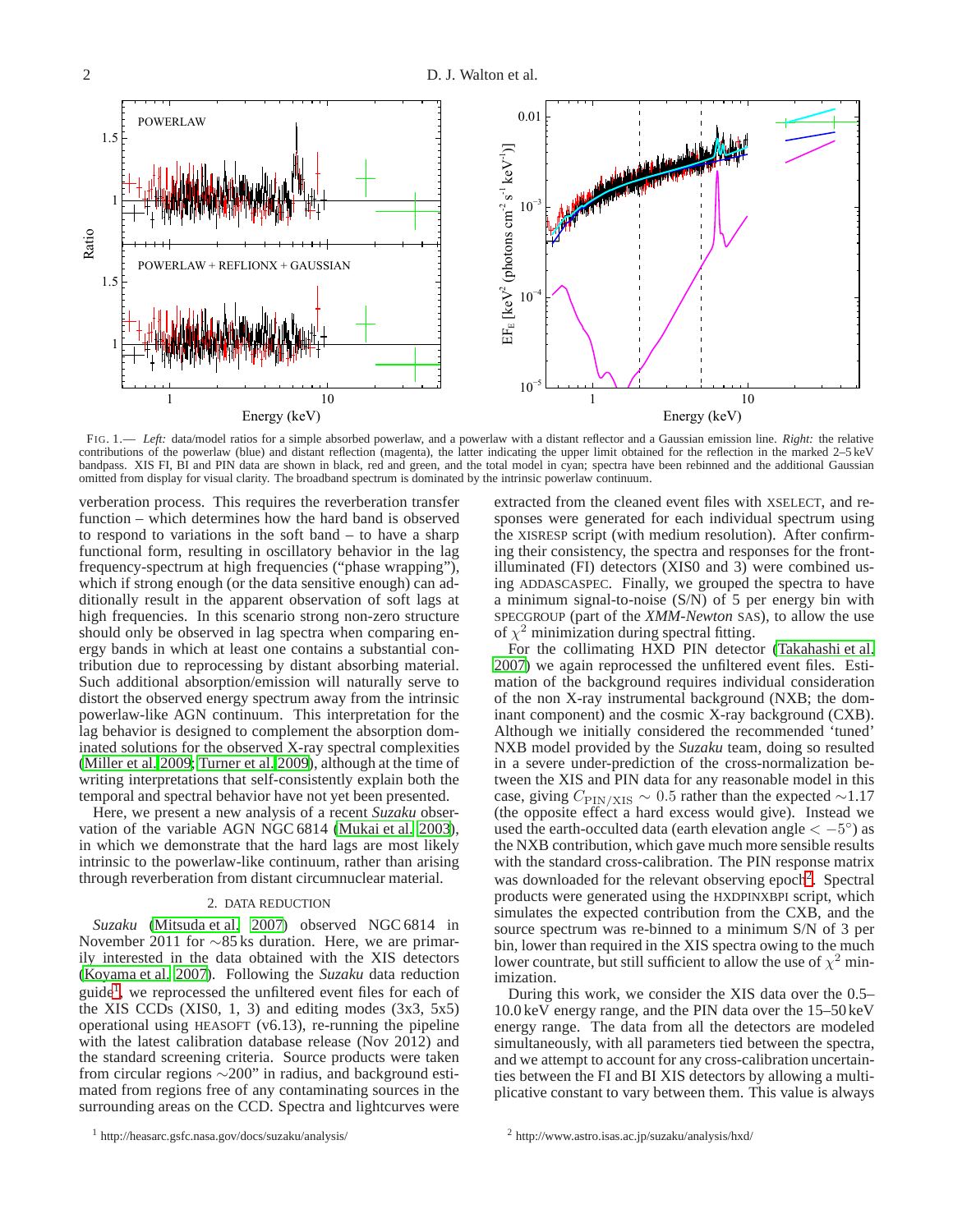

<span id="page-2-1"></span>FIG. 2.— The combined 0.5–10 keV XIS lightcurve for NGC 6814, rebinned to 512s for clarity, showing the variability displayed during this *Suzaku* observation.

found to be within 1 per cent of unity. Unless stated otherwise, quoted uncertainties on spectral parameters are the 90% confidence limits throughout, and spectral analysis is performed with XSPEC v12.8.0 [\(Arnaud 1996](#page-4-32)).

### 3. SPECTRAL ANALYSIS

We begin by modeling the  $0.5-50.0 \,\text{keV}$  spectrum of NGC 6814 with a simple absorbed powerlaw, allowing for both Galactic absorption ( $N_{\text{H;Gal}} = 8.98 \times 10^{20}$  atom cm<sup>-2</sup>; [Kalberla et al. 2005\)](#page-4-33) and intrinsic neutral absorption, utilis-ing the TBNEW absorption code<sup>[3](#page-2-0)</sup> along with the solar abundances quoted in [Wilms et al. \(2000](#page-5-4)). Aside from some residual features at the iron K energies, this simple model provides an extremely good fit to the *Suzaku* data (see Fig. [1\)](#page-1-2); the statistics are naturally dominated by the XIS data, but with the standard cross-calibration ( $C_{\text{PIN/XIS}} = 1.17$ ) the PIN spectrum is fully consistent with an extrapolation of the lower energy data. The photon index is fairly hard,  $\Gamma = 1.53 \pm 0.02$ , however NGC 6814 is radio quiet [\(Xu et al.](#page-5-5) [1999\)](#page-5-5), so the X-ray spectrum should not be jet-dominated, and the amount of intrinsic neutral absorption is very small,  $N_{\text{H;int}} = 3.4 \pm 1.5 \times 10^{20}$  atom cm<sup>-2</sup>.

The Fe K residuals show clear evidence for emission from neutral iron. Including a Gaussian emission line improves the fit by  $\Delta \chi^2 = 76$  for 3 additional free parameters. There may also be emission associated with hydrogen-like iron at  $\sim$ 7 keV. Including a second line provides only a moderate improvement,  $\Delta \chi^2 = 18$  (3 additional free parameters), but doing so improves the constraints on the neutral line parameters, which no longer also attempt to account for the weaker excess emission at higher energies. Therefore, although the significance of this second line is more marginal, we include it in all our subsequent fits. The line energies obtained are  $E_{\text{FeI}} = 6.40 \pm 0.03$  and  $E_{\text{FeXXVI}} = 6.94 \pm 0.07 \text{ keV}$ . We find the widths of the two lines to be consistent with one another, so for simplicity we link these parameters, obtaining  $\sigma = 0.12 \pm 0.04 \,\text{keV}$ , and their equivalent widths are  $EW_{\rm FeI} = 170^{+30}_{-40}$  and  $EW_{\rm FeXXVI} = 90^{+30}_{-40}$  eV. The resulting fit is excellent, with  $\chi^2_{\nu} = 1398/1371$ .



<span id="page-2-2"></span>FIG. 3.— The fractional excess variability  $(F_{\text{var}};$  covering frequencies  $\sim$ 1.2−200 × 10<sup>-5</sup> Hz) as a function of energy. No significant energy dependence is observed, as expected if the variability is dominated by a single emission component with a roughly constant spectral shape.

Critically, the *Suzaku* spectrum of NGC 6814 does *not* display the soft excess typically observed in other unobscured AGN; in terms of the continuum the observed spectrum is dominated by the intrinsic powerlaw-like emission. Addition of a cool blackbody component, frequently used to phenomenologically model the soft excess, does not improve the fit ( $\Delta \chi^2 = 3, 2$  additional free parameters). For a temperature of  $0.15 \text{ keV}$ , as is typically obtained (Gierliński & Done [2004;](#page-4-34) [Miniutti et al. 2009\)](#page-4-35), we find the upper limit to the 0.5– 2.0 keV blackbody flux to be less than 3% of the powerlaw flux in this bandpass (at 90% confidence), even allowing for a variable intrinsic absorption column. When present in other AGN, the soft excess usually contributes  $\sim$ 50% of the 0.5– 2.0 keV powerlaw flux when modeled with a blackbody component [\(Miniutti et al. 2009\)](#page-4-35). In fact, for many of the particular AGN on which the debate over the origin of the spectrotemporal behavior has focused, *e.g.* 1H 0707-495, the soft excess is substantially stronger than average.

The narrow iron line may indicate the presence of reflection by distant material. We therefore replace the neutral Gaussian with a full reflected spectrum (REFLIONX; [Ross & Fabian](#page-4-36) [2005\)](#page-4-36). Based on the line widths obtained previously, we allow some mild, Gaussian broadening with GSMOOTH, with the width linked to the Fe XXVI line. Again, an excellent fit is obtained, with  $\chi^2_{\nu} = 1397/1370$ . The iron abundance is constrained to be  $A_{\rm Fe}/\rm solar > 1.0,$  the ionisation of the reflector is low,  $\xi < 60$  erg cm s<sup>-1</sup>, and the line broadening is consistent with that obtained previously:  $\sigma = 0.11 \pm 0.04 \,\text{keV}$ . This reflection component is weak ( $R < 0.6$ , calculated following [Walton et al. 2013\)](#page-4-8) and contributes less than 2–3% of the observed countrates in each of the 0.5–2.0 and 2.0–5.0 keV bands, given the XIS responses. The observed 2–10 keV flux from NGC 6814 is  $8.2 \pm 0.1 \times 10^{-12}$  erg cm<sup>-2</sup> s<sup>-1</sup>, which for a distance of 18.5 Mpc, mass of  $2 \times 10^7$  M<sub>☉</sub> [\(Bentz et al. 2009\)](#page-4-37) and the appropriate bolometric correction [\(Vasudevan & Fabian 2009\)](#page-4-38) implies a rather low Eddingtion ratio,  $L_{\text{Bol}}/L_{\text{Edd}} \sim 10^{-3}$ . In this regime, the inner disk may be truncated. Alternatively, the corona could be mildly outflowing [\(Beloborodov 1999\)](#page-4-39). Either would offer a natural explanation for the weak reflection and the lack of a soft excess,

<span id="page-2-0"></span><sup>3</sup> http://pulsar.sternwarte.uni-erlangen.de/wilms/research/tbabs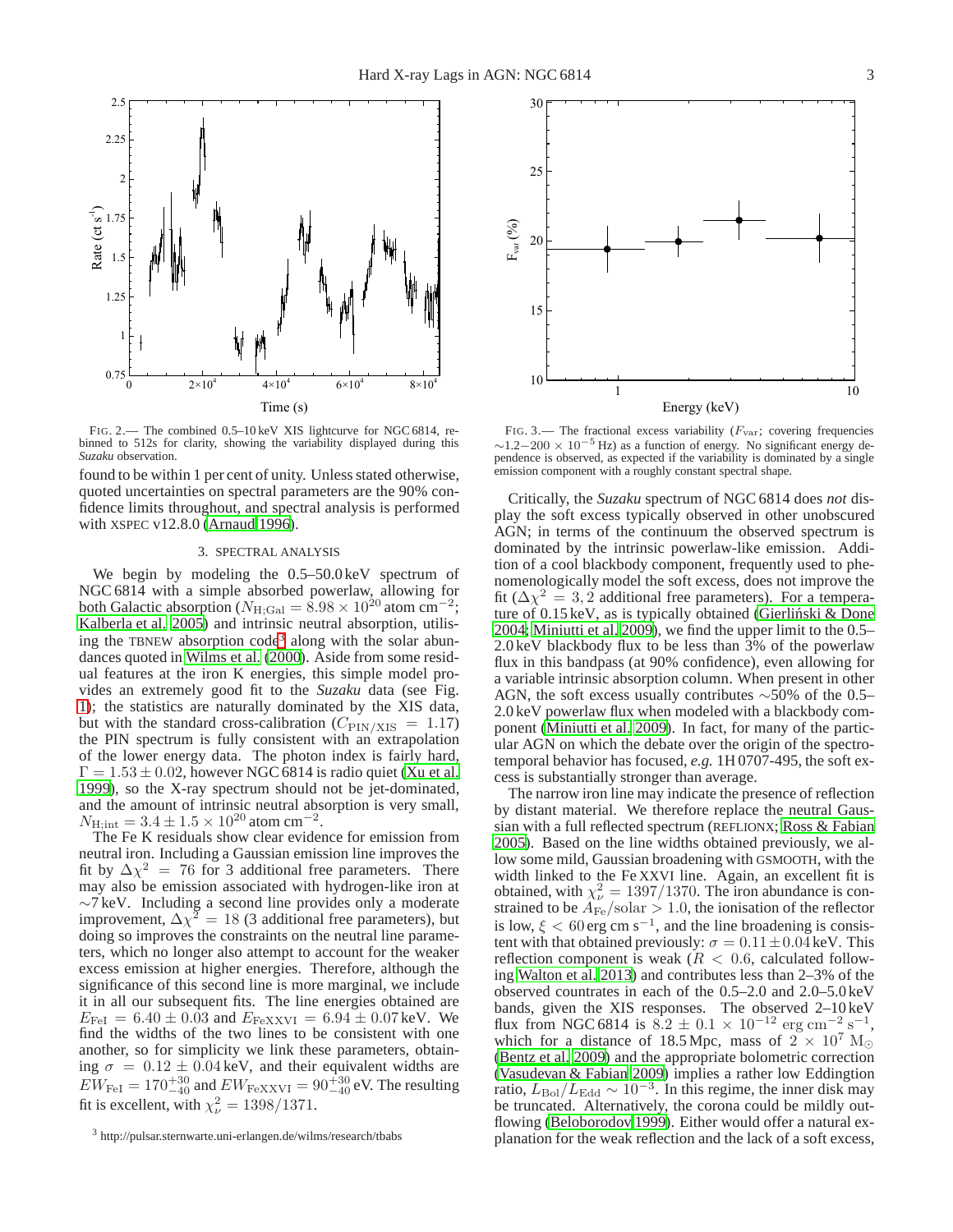

<span id="page-3-0"></span>FIG. 4.— The lag frequency-spectrum obtained between the 0.5–2.0 and 2.0–5.0 keV energy ranges. At low frequencies, a hard lag of ∼1600 s is clearly detected, at greater than  $6\sigma$  significance.

and the latter could also explain the hard spectrum.

### 4. VARIABILITY AND LAGS

Given the unusual lack of the spectral features that have been so hotly debated in the literature, this observation of NGC 6814 provides the ideal testing ground to distinguish between some of the varying explanations for the hard lags seen in other AGN. In Fig. [2](#page-2-1) we show the combined 0.5– 10.0 keV XIS lightcurve, visibly demonstrating the variability displayed during this epoch. Despite this clear flux variability, the spectrum retains its simple powerlaw-like shape throughout. The fractional excess variability [\(Edelson et](#page-4-40) al. [2002;](#page-4-40) [Vaughan et al. 2003\)](#page-4-20) for full lightcurve (covering frequencies  $\sim$ 1.2−200 × 10<sup>-5</sup> Hz) does not display any significant energy dependence (see Fig. [3\)](#page-2-2), as expected if the flux variability is dominated by a single component that does not strongly vary its spectral shape.

We therefore investigate the presence/behavior of any time lags displayed by NGC 6814 during this period, in order to provide a comparison with sources that display more complex X-ray spectra. To calculate the lag frequency-spectrum, we utilize the method introduced in [Miller et al. \(2010](#page-4-24)), and detailed in [Zoghbi et al.](#page-5-6) [\(2013a\)](#page-5-6), which is designed specifically for use with windowed time series, a result of the low-earth orbit of *Suzaku*. In brief, the method relies on maximizing the likelihood function. The model of the likelihood function is constructed from the cross-correlation function, whose input parameters are the lag values in pre-defined frequency bins (four in this case, giving the best balance between S/N and frequency resolution). The lag frequency-spectrum is inverse-Fourier transformed to give the cross-correlation function, which in turn is used to construct the time-domain covariance matrix of the light curve values, and hence the probability of obtaining the data given the model (*i.e.* the likelihood). The final result is then obtained by maximizing this likelihood. The energy ranges used here are 0.5–2.0 and 2.0–5.0 keV for the soft and hard bands, comparable to similar studies in the literature.

The lag frequency-spectrum obtained is shown in Fig. [4.](#page-3-0) At the lowest frequencies probed, the 2.0–5.0 keV emission lags behind the softer 0.5–2.0 kev emission by  $1650 \pm 260$  s. The



<span id="page-3-1"></span>FIG. 5.— The lag energy-spectrum obtained during this epoch, computed over the frequency range  $1 - 20 \times 10^{-5}$  Hz. The lag relative to the softest energies increases with increasing energy.

detection of the hard lag is highly significant: the lowest frequency bin alone is inconsistent with zero lag at greater than the  $6\sigma$  level based on the obtained uncertainties, and the total deviation from zero lag towards lower frequencies is more than  $8\sigma$ . A model of zero lag provides a very poor fit, with  $\chi^2_{\nu} = 47/4$  (null hypothesis probability of  $p \sim 5.3 \times 10^{-11}$ ; lag errors are ∼Gaussian). We also show the lag energyspectrum in Fig. [5,](#page-3-1) computed over the frequency range  $1 - 20 \times 10^{-5}$  Hz and using the full 0.5–10.0 keV energy range as the reference band, which results in an offset of the lags obtained, but does not change the relative behavior. The lag relative to the softest band increases with increasing energy. All of this behavior is consistent with that reported for a variety of other AGN [\(McHardy et al. 2004;](#page-4-18) [Papadakis et al.](#page-4-19) [2001;](#page-4-19) [Vaughan et al. 2003](#page-4-20); [Kara et al. 2013b\)](#page-4-17). Although the spectrum does not vary strongly, some weak pivoting must occur to produce the lags (Körding  $&$  Falcke 2004).

Finally, given our spectral results, we test whether distant reprocessing could produce the observed lags. Following [Miller et al. 2010,](#page-4-24) we model the observed lag frequencyspectrum as arising from a simple tophat reverberation transfer function for the reflection, plus a  $t = 0$  delta-function for the continuum, both of which naturally contribute to the flux in both bands considered. The fractional contribution to the total hard band countrate from the reprocessed emission is conservatively set to the upper limit obtained previously  $(f<sub>h</sub> = 0.025)$ , while the soft contribution (limited to  $f<sub>s</sub> < 0.03$  and the center and width of the tophat were allowed to vary. This model provides a very poor fit to the data  $(\chi^2_{\nu} = 37/1; p \sim 1 \times 10^{-9})$ , severely underpredicting the low frequency lag; the maximum lag produced by the model can be made similar to that observed, but only by shifting the frequency at which this lag occurs outside the range probed observationally. Allowing additional complexity in the transfer function by allowing different tophat parameters for the soft and hard bands does not resolve this discrepancy. Instead, a much larger hard band contribution from the distant reflection is required to fit the lags,  $f<sub>h</sub> > 0.2$  (90% confidence), roughly an order of magnitude greater than the upper limit obtained from spectroscopy. Furthermore, even if the FeXXVI emission arises from highly-ionised Compton reflection, such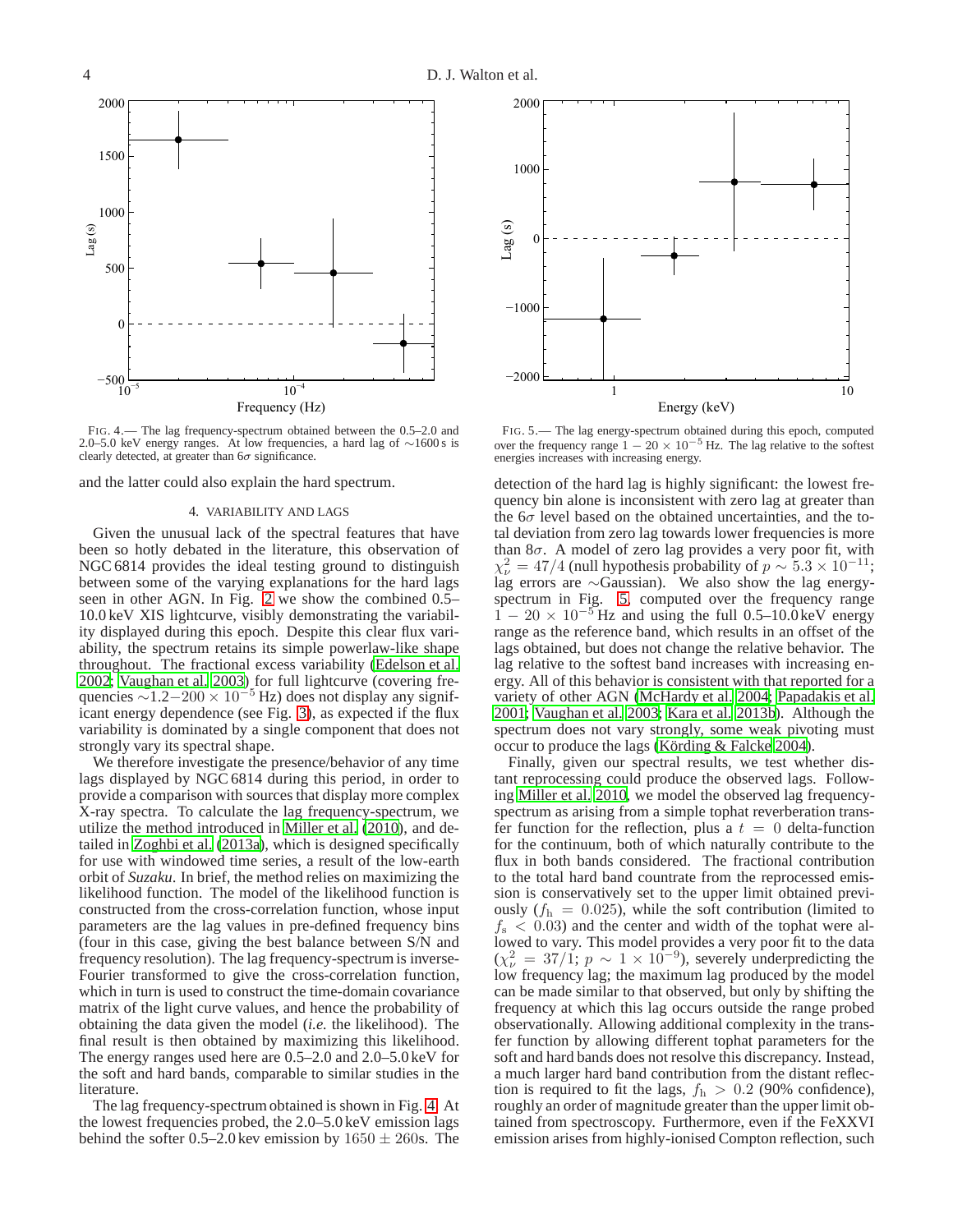emission would contribute more flux in the soft band than the hard, while the opposite relative contribution is required to produce hard lags. We therefore conclude that any contribution from distant reflection cannot explain the observed lags.

## 5. DISCUSSION AND CONCLUSIONS

We have presented a combined spectral and temporal analysis of the recent *Suzaku* observations of the variable, unobscured AGN NGC 6814. Remarkably, the X-ray spectrum of NGC 6814 is well described simply with a basic powerlaw continuum. The source does not display any evidence for the soft excess typically displayed by other unobscured AGN (Gierliński & Done 2004; [Crummy et al. 2006;](#page-4-6) [Miniutti et al.](#page-4-35) [2009;](#page-4-35) [Walton et al. 2013\)](#page-4-8).

During this observation, NGC 6814 displayed significant variability. In order to provide a comparison with AGN that display more complex X-ray spectra, we investigated the presence and frequency dependence of any lags between the emission observed in the 0.5–2.0 and 2.0–5.0 keV energy bands, comparable to recent studies undertaken for AGN that display clear soft excesses. Similar to these sources, at low frequencies we find that the harder emission lags significantly behind the softer emission, despite their substantially different soft X-ray spectra [\(McHardy et al. 2004](#page-4-18); [Fabian et al. 2009,](#page-4-0) [2013\)](#page-4-14). The natural conclusion is that these hard lags are associated with the intrinsic powerlaw-like continuum.

A variety of physical scenarios have been proposed to explain this energy- and frequency-dependent temporal behavior when seen in other accreting black holes: propagating accretion rate fluctuations (Arévalo  $&$  Uttley 2006), Comptonisation [\(Kazanas et al. 1997](#page-4-23)) and distant reverberation [\(Legg et al. 2012\)](#page-4-25). Of these, only the former two associate the hard lags with the intrinsic continuum, while the latter associates them with a second emission component that arises through reprocessing of the intrinsic continuum by relatively distant material. However, we find that simple reverberation scenarios can be excluded, as the contribution of any distant reprocessing in NGC 6814 is too weak to produce the ob-

- <span id="page-4-22"></span>Arévalo P., Uttley P., 2006, MNRAS, 367, 801
- <span id="page-4-32"></span>Arnaud K. A., 1996, in Astronomical Data Analysis Software and Systems V, edited by G. H. Jacoby & J. Barnes, vol. 101 of Astronomical Society of the Pacific Conference Series, 17
- <span id="page-4-39"></span>Beloborodov A. M., 1999, ApJ, 510, L123
- <span id="page-4-37"></span>Bentz M. C., Walsh J. L., Barth A. J., et al., 2009, ApJ, 705, 199
- <span id="page-4-1"></span>Brenneman L. W., Reynolds C. S., Nowak M. A., et al., 2011, ApJ, 736, 103
- <span id="page-4-15"></span>Cackett E. M., Fabian A. C., Zogbhi A., Kara E., Reynolds C., Uttley P., 2013, ApJ, 764, L9
- <span id="page-4-6"></span>Crummy J., Fabian A. C., Gallo L., Ross R. R., 2006, MNRAS, 365, 1067
- <span id="page-4-13"></span>De Marco B., Ponti G., Cappi M., et al., 2013, MNRAS, 431, 2441
- <span id="page-4-40"></span>Edelson R., Turner T. J., Pounds K., et al., 2002, ApJ, 568, 610
- <span id="page-4-14"></span>Fabian A. C., Kara E., Walton D. J., et al., 2013, MNRAS, 429, 2917
- <span id="page-4-0"></span>Fabian A. C., Zoghbi A., Ross R. R., et al., 2009, Nat, 459, 540
- <span id="page-4-4"></span>Gallo L. C., Fabian A. C., Grupe D., et al., 2013, MNRAS, 428, 1191
- <span id="page-4-5"></span>George I. M., Fabian A. C., 1991, MNRAS, 249, 352
- <span id="page-4-34"></span>Gierliński M., Done C., 2004, MNRAS, 349, L7
- <span id="page-4-12"></span>Harrison F. A., Craig W. W., Christensen F. E., et al., 2013, ApJ, 770, 103
- <span id="page-4-33"></span>Kalberla P. M. W., Burton W. B., Hartmann D., et al., 2005, A&A, 440, 775
- <span id="page-4-16"></span>Kara E., Fabian A. C., Cackett E. M., Miniutti G., Uttley P., 2013a, MNRAS, 430, 1408
- <span id="page-4-17"></span>Kara E., Fabian A. C., Cackett E. M., Uttley P., Wilkins D. R., Zoghbi A., 2013b, MNRAS, 434, 1129
- <span id="page-4-23"></span>Kazanas D., Hua X.-M., Titarchuk L., 1997, ApJ, 480, 735
- <span id="page-4-41"></span>Körding E., Falcke H., 2004, A&A, 414, 795
- <span id="page-4-21"></span>Kotov O., Churazov E., Gilfanov M., 2001, MNRAS, 327, 799
- <span id="page-4-30"></span>Koyama K., Tsunemi H., Dotani T., et al., 2007, PASJ, 59, 23

served lags. Furthermore, we stress that the same hard lags are observed in Galactic BHBs, with sufficient data quality to allow detailed studies. The natural expectation is that these lags are produced by a common process. However, [Kotov et al.](#page-4-21) [\(2001\)](#page-4-21) also find the hard lags observed from Cygnus X-1 to be inconsistent with a distant reverberation origin, due to the lack of the expected iron feature in the lag energy-spectrum. Instead, [Uttley et al.](#page-4-42) [\(2011\)](#page-4-42) argue strongly in favour of the propagating fluctuations origin, based on the magnitude and energy dependence of the lowest frequency lags observed from Galactic BHBs. We therefore conclude this is also the likely origin of the lags in NGC 6814.

Although this dataset is not sensitive to high frequency variability, where the soft lags are seen for sources *with* soft excesses, our results most likely support the hypothesis that the soft and hard lags arise through separate physical mechanisms, as is strongly suggested by their differing lag energy-spectra [\(Zoghbi et al. 2011;](#page-5-1) [Kara et al. 2013a\)](#page-4-16). Indeed, our results are fully consistent with the interpretation of the soft lags associated with the soft excess as the signature of reverberation from the inner accretion disc, also implied by the more recent detections of similar reverberation lags from the broad component of the iron line in numerous AGN (*e.g.* [Zoghbi et al. 2013b\)](#page-5-3). In the few cases in which both the iron line and the soft excess are observed (*i.e.* bright, unobscured AGN), the lags inferred independently from the soft excess and the broad iron line are fully consistent (*e.g.* [Kara et al. 2013a](#page-4-16)), highly indicative that both features originate from the same region of the accretion flow, and from a common physical process, which is most likely relativistic disk reflection.

#### ACKNOWLEDGEMENTS

The authors thank the reviewer for useful feedback. This research has made use of data obtained from the *Suzaku* observatory, a collaborative mission between the space agencies of Japan (JAXA) and the USA (NASA). CSR thanks support from NASA under grant NNX12AE13G

#### REFERENCES

- <span id="page-4-25"></span>Legg E., Miller L., Turner T. J., Giustini M., Reeves J. N., Kraemer S. B., 2012, ApJ, 760, 73
- <span id="page-4-18"></span>McHardy I. M., Papadakis I. E., Uttley P., Page M. J., Mason K. O., 2004, MNRAS, 348, 783
- <span id="page-4-26"></span>Miller L., Turner T. J., Reeves J. N., 2009, MNRAS, 399, L69
- <span id="page-4-35"></span><span id="page-4-24"></span>Miller L., Turner T. J., Reeves J. N., Braito V., 2010, MNRAS, 408, 1928 Miniutti G., Ponti G., Greene J. E., Ho L. C., Fabian A. C., Iwasawa K., 2009, MNRAS, 394, 443
- <span id="page-4-29"></span>Mitsuda K., Bautz M., Inoue H., et al., 2007, PASJ, 59, 1
- <span id="page-4-28"></span>Mukai K., Hellier C., Madejski G., Patterson J., Skillman D. R., 2003, ApJ, 597, 479
- <span id="page-4-7"></span>Nardini E., Fabian A. C., Reis R. C., Walton D. J., 2011, MNRAS, 410, 1251
- <span id="page-4-3"></span>Nardini E., Fabian A. C., Walton D. J., 2012, MNRAS, 423, 3299
- <span id="page-4-19"></span>Papadakis I. E., Nandra K., Kazanas D., 2001, ApJ, 554, L133
- <span id="page-4-2"></span>Reis R. C., Fabian A. C., Reynolds C. S., et al., 2012, ApJ, 745, 93
- <span id="page-4-11"></span>Risaliti G., Harrison F. A., Madsen K. K., et al., 2013, Nat, 494, 449
- <span id="page-4-36"></span>Ross R. R., Fabian A. C., 2005, MNRAS, 358, 211
- <span id="page-4-31"></span>Takahashi T., Abe K., Endo M., et al., 2007, PASJ, 59, 35
- Tanaka Y., Nandra K., Fabian A. C., et al., 1995, Nat, 375, 659
- <span id="page-4-27"></span><span id="page-4-9"></span>Turner T. J., Miller L., Kraemer S. B., Reeves J. N., Pounds K. A., 2009,
- ApJ, 698, 99 Uttley P., Wilkinson T., Cassatella P., et al., 2011, MNRAS, 414, L60
- <span id="page-4-42"></span>
- <span id="page-4-38"></span>Vasudevan R. V., Fabian A. C., 2009, MNRAS, 392, 1124
- <span id="page-4-20"></span>Vaughan S., Fabian A. C., Nandra K., 2003, MNRAS, 339, 1237 Walton D. J., Nardini E., Fabian A. C., Gallo L. C., Reis R. C., 2013,
- <span id="page-4-8"></span>MNRAS, 428, 2901
- <span id="page-4-10"></span>Walton D. J., Reis R. C., Cackett E. M., Fabian A. C., Miller J. M., 2012, MNRAS, 422, 2510